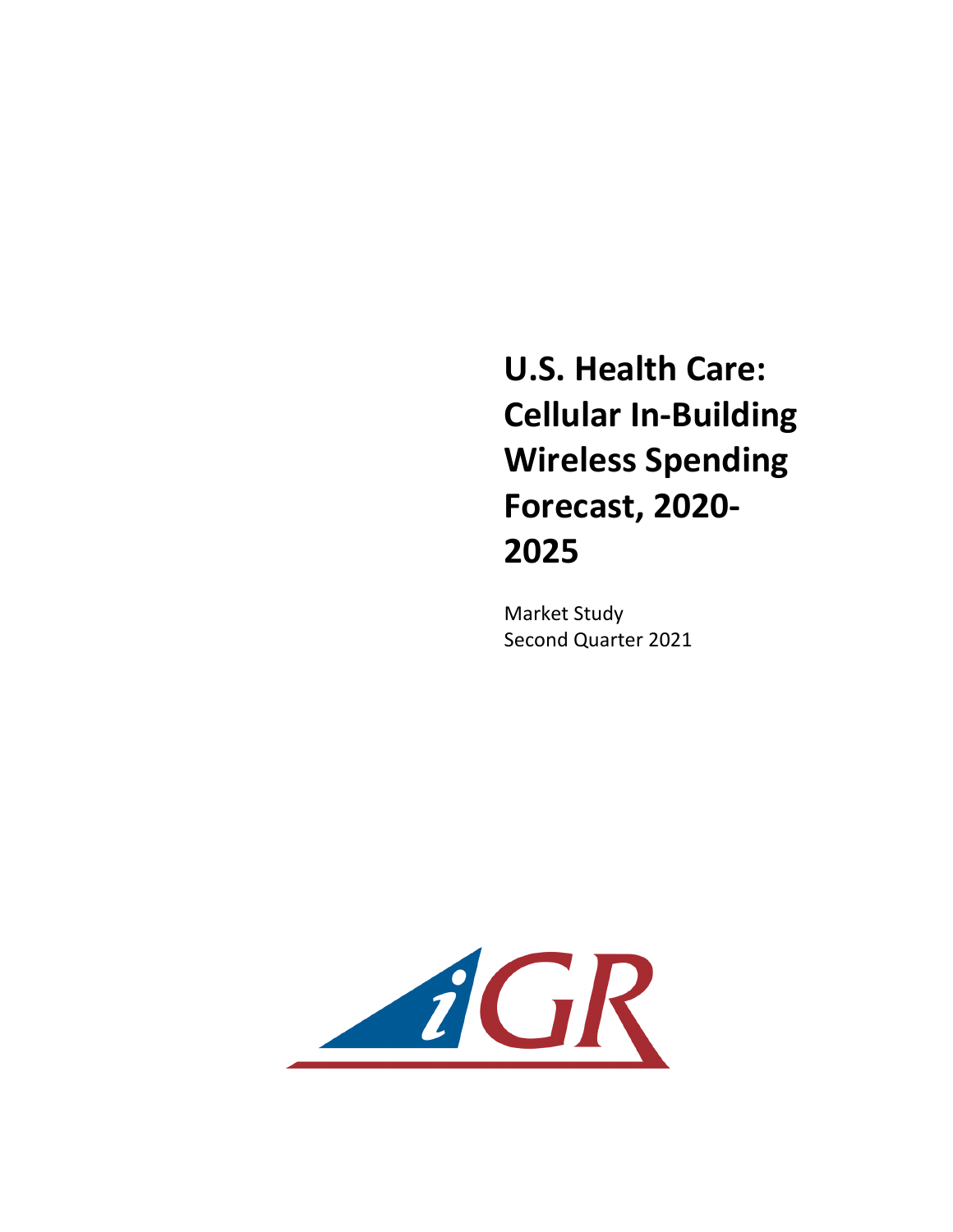2  $i\mathcal{R}$ 

## **U.S. Health Care: Cellular In-Building Wireless Spending Forecast, 2020-2025**

Market Study

Published Second Quarter 2021 Version 1.0 Report Number: 02Q2021-06

*iG*R 12400 W. Hwy 71 Suite 350 PMB 341 Austin TX 78738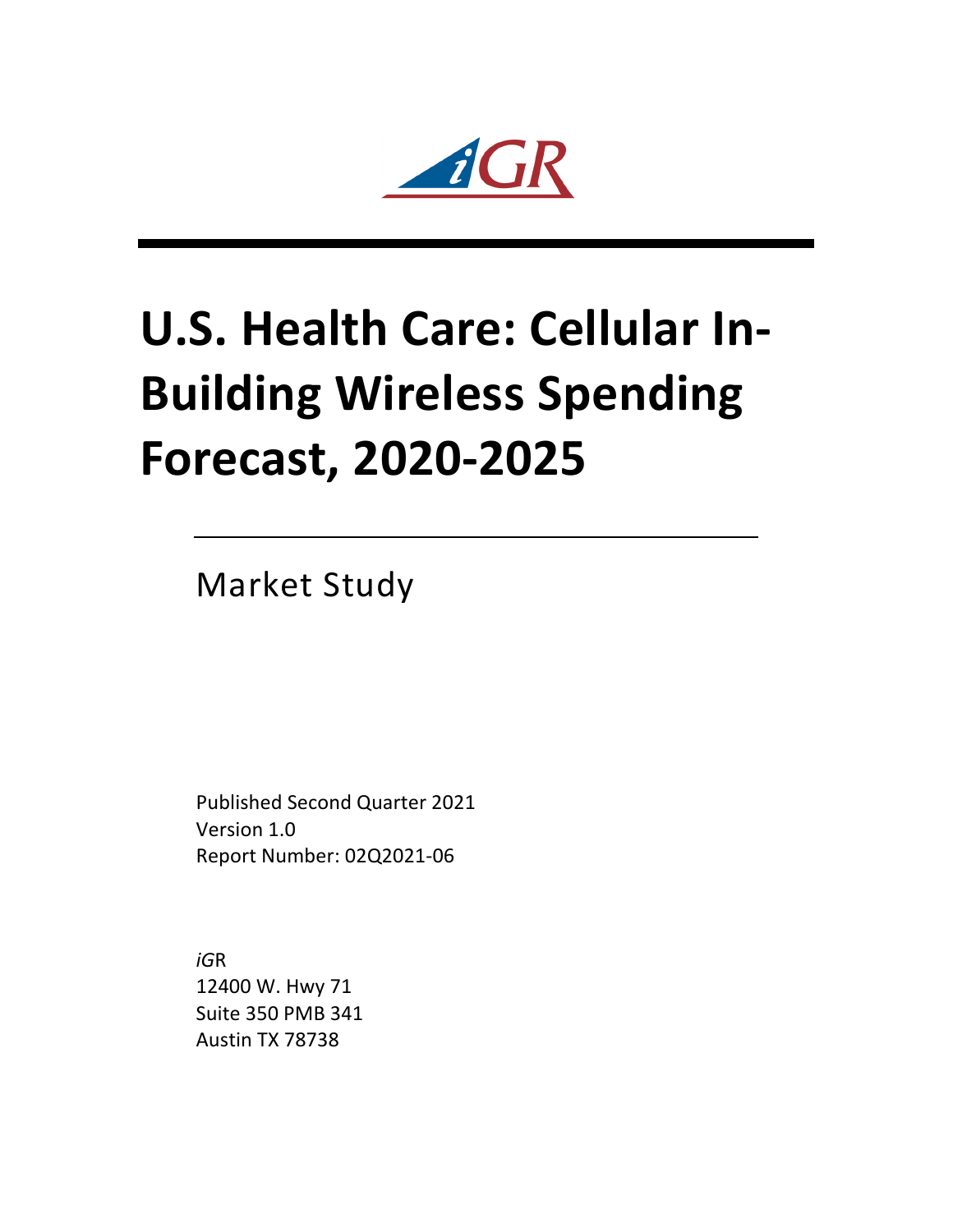## **Table of Contents**

**AGR** 

| Table A: Total Spending in Health Care Buildings by Spectrum, 2020-2025 4  |  |
|----------------------------------------------------------------------------|--|
| Figure A: Total Spending in Health Care Buildings by Spectrum, 2020-2025 5 |  |
|                                                                            |  |
|                                                                            |  |
|                                                                            |  |
|                                                                            |  |
|                                                                            |  |
|                                                                            |  |
|                                                                            |  |
|                                                                            |  |
|                                                                            |  |
|                                                                            |  |
|                                                                            |  |
|                                                                            |  |
|                                                                            |  |
|                                                                            |  |
|                                                                            |  |
|                                                                            |  |
|                                                                            |  |
|                                                                            |  |
|                                                                            |  |
|                                                                            |  |
| Impact of COVID-19 on Cellular IBW Forecast for Inpatient Buildings 18     |  |
|                                                                            |  |
|                                                                            |  |
|                                                                            |  |
| Impact of COVID-19 on Cellular IBW Forecast for Outpatient Buildings21     |  |
|                                                                            |  |
|                                                                            |  |
| Cellular IBW Spending Forecast Methodology and Assumptions 25              |  |
|                                                                            |  |
|                                                                            |  |
|                                                                            |  |
|                                                                            |  |

Quoting information from an *iG*illottResearch publication: external — any *iG*illottResearch information that is to be used in press releases, sales presentations, marketing materials, advertising, or promotional materials requires prior written approval from *iG*illottResearch. *iG*illottResearch reserves the right to deny approval of external usage for any reason. Internal-quoting individual sentences and paragraphs for use in your company's internal communications activities does not require permission from *iG*illottResearch. The use of large portions or the reproduction of any *iG*illottResearch document in its entirety does require prior written approval and may have some financial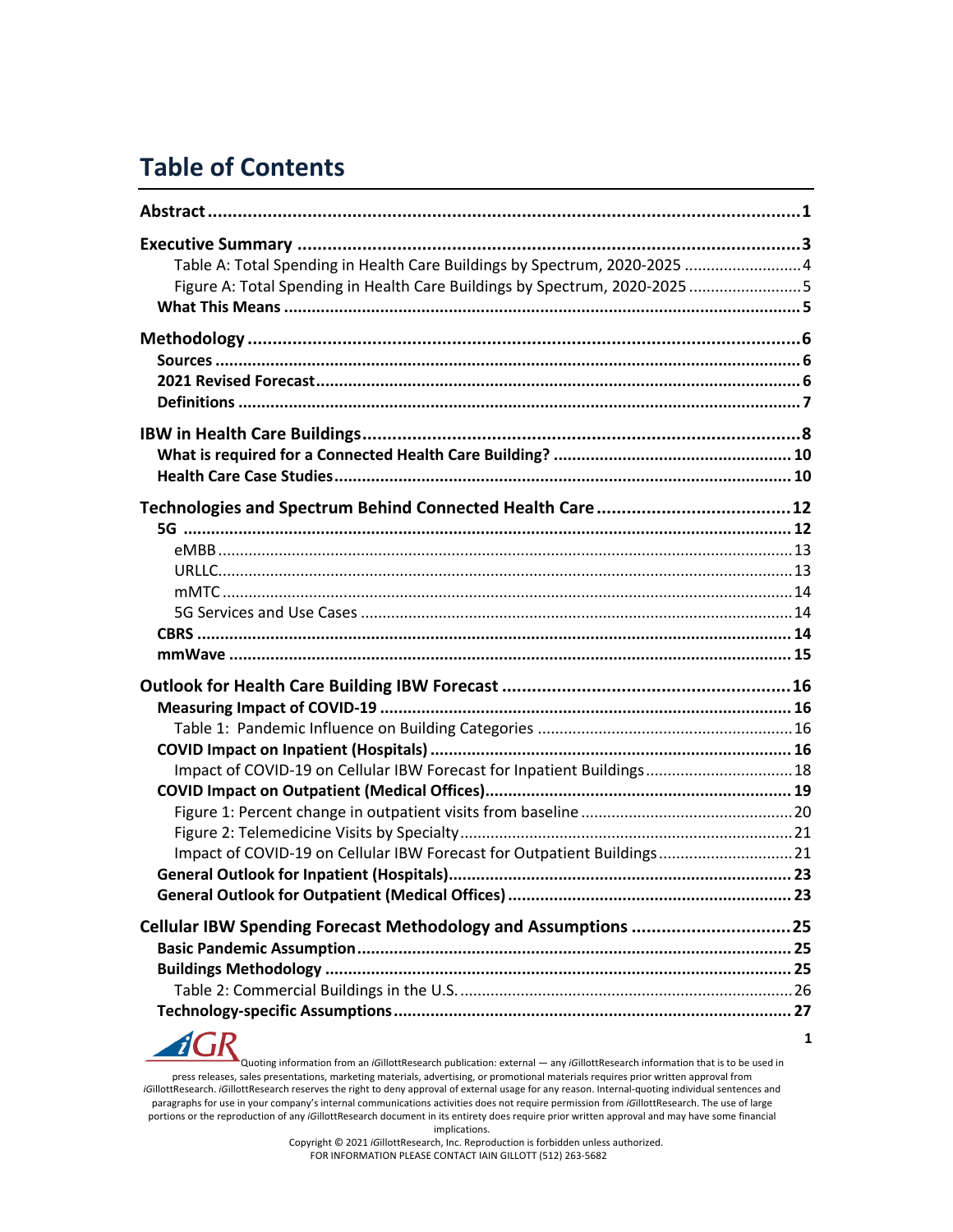| Cellular IBW Spending Forecast - Inpatient Health Care Buildings31                                                                                                          |  |
|-----------------------------------------------------------------------------------------------------------------------------------------------------------------------------|--|
|                                                                                                                                                                             |  |
|                                                                                                                                                                             |  |
| Table 3: Sub 6 GHz Network Build Spending in Inpatient HC Buildings, 2020-2025 31                                                                                           |  |
| Figure 3: Sub 6 GHz Network Build Spending in Inpatient HC Buildings, 2020-2025 31                                                                                          |  |
|                                                                                                                                                                             |  |
| Table 4: Sub 6 GHz Operational Spending in Inpatient HC Buildings, 2020-2025 32                                                                                             |  |
| Figure 4: Sub 6 GHz Operational Spending in Inpatient HC Buildings, 2020-2025 32                                                                                            |  |
|                                                                                                                                                                             |  |
| Table 5: Total Sub 6 GHz Spending for Inpatient HC Buildings, 2020-202532                                                                                                   |  |
| Figure 5: Total Sub 6 GHz Spending for Inpatient HC Buildings, 2020-2025 33                                                                                                 |  |
|                                                                                                                                                                             |  |
| Table 6: CBRS Network Build Spending in Inpatient HC Buildings, 2020-202533                                                                                                 |  |
| Figure 6: CBRS Network Build Spending in Inpatient HC Buildings, 2020-2025 34                                                                                               |  |
|                                                                                                                                                                             |  |
| Table 7: CBRS Operational Spending in Inpatient HC Buildings, 2020-2025 34                                                                                                  |  |
| Figure 7: CBRS Operational Spending in Inpatient HC Buildings, 2020-2025 35                                                                                                 |  |
|                                                                                                                                                                             |  |
|                                                                                                                                                                             |  |
| Figure 8: Total CBRS Spending for Inpatient HC Buildings, 2020-2025 36                                                                                                      |  |
|                                                                                                                                                                             |  |
|                                                                                                                                                                             |  |
| Table 9: mmWave Network Build Spending in Inpatient HC Buildings, 2020-2025 36<br>Figure 9: mmWave Network Build Spending in Inpatient HC Buildings, 2020-2025 37           |  |
|                                                                                                                                                                             |  |
| Table 10: mmWave Operational Spending in Inpatient HC Buildings, 2020-2025 37                                                                                               |  |
| Figure 10: mmWave Operational Spending in Inpatient HC Buildings, 2020-202538                                                                                               |  |
|                                                                                                                                                                             |  |
| Table 11: Total mmWave Spending for Inpatient HC Buildings, 2020-2025 38                                                                                                    |  |
| Figure 11: Total mmWave Spending for Inpatient HC Buildings, 2020-2025 39                                                                                                   |  |
|                                                                                                                                                                             |  |
| Table 12: Total Spending in Inpatient HC Buildings by Spectrum, 2020-2025 39                                                                                                |  |
| Figure 12: Total Spending in Inpatient HC Buildings by Spectrum, 2020-2025 40                                                                                               |  |
|                                                                                                                                                                             |  |
| Cellular IBW Spending Forecast - Outpatient Health Care Buildings41                                                                                                         |  |
|                                                                                                                                                                             |  |
|                                                                                                                                                                             |  |
| Table 13: Sub 6 GHz Network Build Spending in Outpatient HC Buildings, 2020-2025 41<br>Figure 14: Sub 6 GHz Network Build Spending in Outpatient HC Buildings, 2020-2025 41 |  |

**AGR** Quoting information from an *iG*illottResearch publication: external — any *iG*illottResearch information that is to be used in press releases, sales presentations, marketing materials, advertising, or promotional materials requires prior written approval from *iG*illottResearch. *iG*illottResearch reserves the right to deny approval of external usage for any reason. Internal-quoting individual sentences and paragraphs for use in your company's internal communications activities does not require permission from *iG*illottResearch. The use of large portions or the reproduction of any *iG*illottResearch document in its entirety does require prior written approval and may have some financial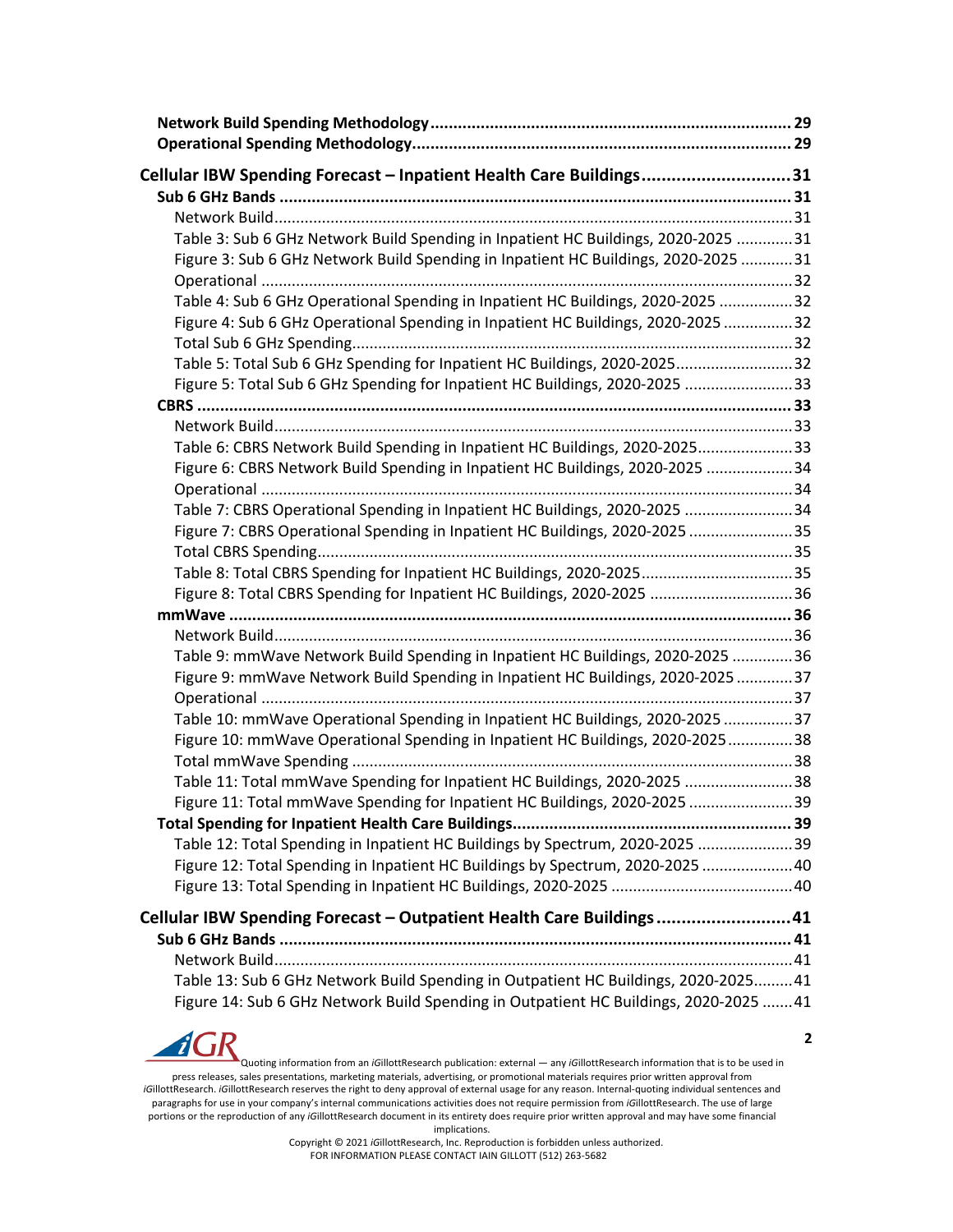| Table 14: Sub 6 GHz Operational Spending in Outpatient HC Buildings, 2020-2025  42        |  |
|-------------------------------------------------------------------------------------------|--|
| Figure 15: Sub 6 GHz Operational Spending in Outpatient HC Buildings, 2020-2025 42        |  |
|                                                                                           |  |
| Table 15: Total Sub 6 GHz Spending for Outpatient HC Buildings, 2020-202542               |  |
| Figure 16: Total Sub 6 GHz Spending for Outpatient HC Buildings, 2020-2025 43             |  |
|                                                                                           |  |
|                                                                                           |  |
| Table 16: CBRS Network Build Spending in Outpatient HC Buildings, 2020-202543             |  |
| Figure 17: CBRS Network Build Spending in Outpatient HC Buildings, 2020-2025 44           |  |
|                                                                                           |  |
| Table 17: CBRS Operational Spending in Outpatient HC Buildings, 2020-2025 44              |  |
| Figure 18: CBRS Operational Spending in Outpatient HC Buildings, 2020-2025 45             |  |
|                                                                                           |  |
| Table 18: Total CBRS Spending for Outpatient HC Buildings, 2020-202545                    |  |
| Figure 19: Total CBRS Spending for Outpatient HC Buildings, 2020-202546                   |  |
|                                                                                           |  |
|                                                                                           |  |
| Table 19: mmWave Network Build Spending in Outpatient HC Buildings, 2020-2025  46         |  |
| Figure 20: mmWave Network Build Spending in Outpatient HC Buildings, 2020-2025 47         |  |
|                                                                                           |  |
| Table 20: mmWave Operational Spending in Outpatient HC Buildings, 2020-2025 47            |  |
| Figure 21: mmWave Operational Spending in Outpatient HC Buildings, 2020-202548            |  |
|                                                                                           |  |
| Table 21: Total mmWave Spending for Outpatient HC Buildings, 2020-2025 48                 |  |
| Figure 22: Total mmWave Spending for Outpatient HC Buildings, 2020-2025  49               |  |
|                                                                                           |  |
| Table 22: Total Spending in Outpatient HC Buildings by Spectrum, 2020-2025  49            |  |
| Figure 23: Total Spending in Outpatient HC Buildings by Spectrum, 2020-2025 50            |  |
|                                                                                           |  |
|                                                                                           |  |
| Table 23: Total Spending in Inpatient and Outpatient Health Care Buildings, 2020-202551   |  |
| Figure 25: Total Spending in Inpatient and Outpatient Health Care Buildings, 2020-2025 51 |  |
| Table 24: Total Spending in Health Care Buildings by Spectrum, 2020-202552                |  |
| Figure 26: Total Spending in Health Care Buildings by Spectrum, 2020-2025 52              |  |
|                                                                                           |  |
|                                                                                           |  |
|                                                                                           |  |
|                                                                                           |  |
|                                                                                           |  |



Quoting information from an *iG*illottResearch publication: external — any *iG*illottResearch information that is to be used in press releases, sales presentations, marketing materials, advertising, or promotional materials requires prior written approval from *iG*illottResearch. *iG*illottResearch reserves the right to deny approval of external usage for any reason. Internal-quoting individual sentences and paragraphs for use in your company's internal communications activities does not require permission from *iG*illottResearch. The use of large portions or the reproduction of any *iG*illottResearch document in its entirety does require prior written approval and may have some financial implications.

Copyright © 2021 *iG*illottResearch, Inc. Reproduction is forbidden unless authorized. FOR INFORMATION PLEASE CONTACT IAIN GILLOTT (512) 263-5682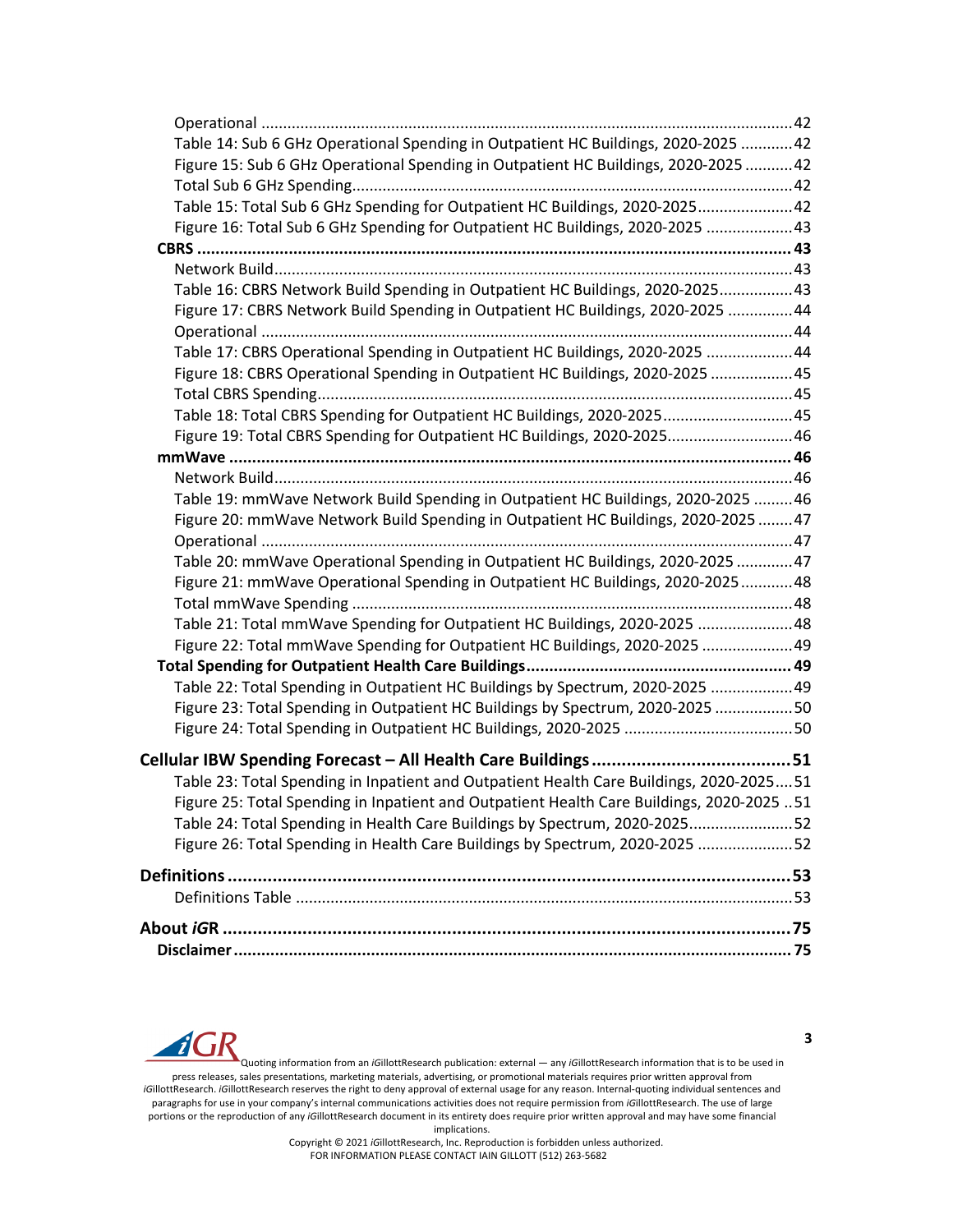## **Abstract**

Many hospitals (inpatient buildings) and medical offices/facilities (outpatient buildings) in the U.S. are good candidates for in-building wireless (IBW) systems, which are deployed to handle the voice and data traffic of employees (doctors, nurses, etc.), support staff, third-party vendors, patients and visitors.

This market study provides a revised forecast of the cellular in-building wireless (IBW) market for inpatient and outpatient health care buildings. *iG*R found that due to the pandemic, the IBW market for 2020 and beyond is significantly different than it was previously, and pre-2020 trends are largely irrelevant now.

The 2021 revised forecast was modeled with:

- New data and assumptions regarding the (ongoing) COVID-19 pandemic
- Newly available data (November 2020) from the Commercial Buildings Energy Consumption Survey (CBECS)
- Information gathered from conversations with multiple solution providers in the IBW market.

Included in the market study is a five-year forecast for both network build spending and operational spending for the deployment of cellular IBW in U.S. health care buildings in the sub 6 GHz, CBRS, and mmWave bands.

Key questions addressed in this study:

- What are inpatient and outpatient health care buildings? What applications and services are enabled in a smart/connected health care building?
- § How has COVID-19 impacted the IBW market for health care buildings?
- § How much will be spent to build and operate sub 6 GHz, CBRS and mmWave IBW systems in U.S. inpatient and outpatient health care buildings from 2020 to 2025?
- § What technologies are required for a smart health care building?
- § What are 5G, CBRS, and mmWave, some of the technologies and spectrums that will support cellular IBW?